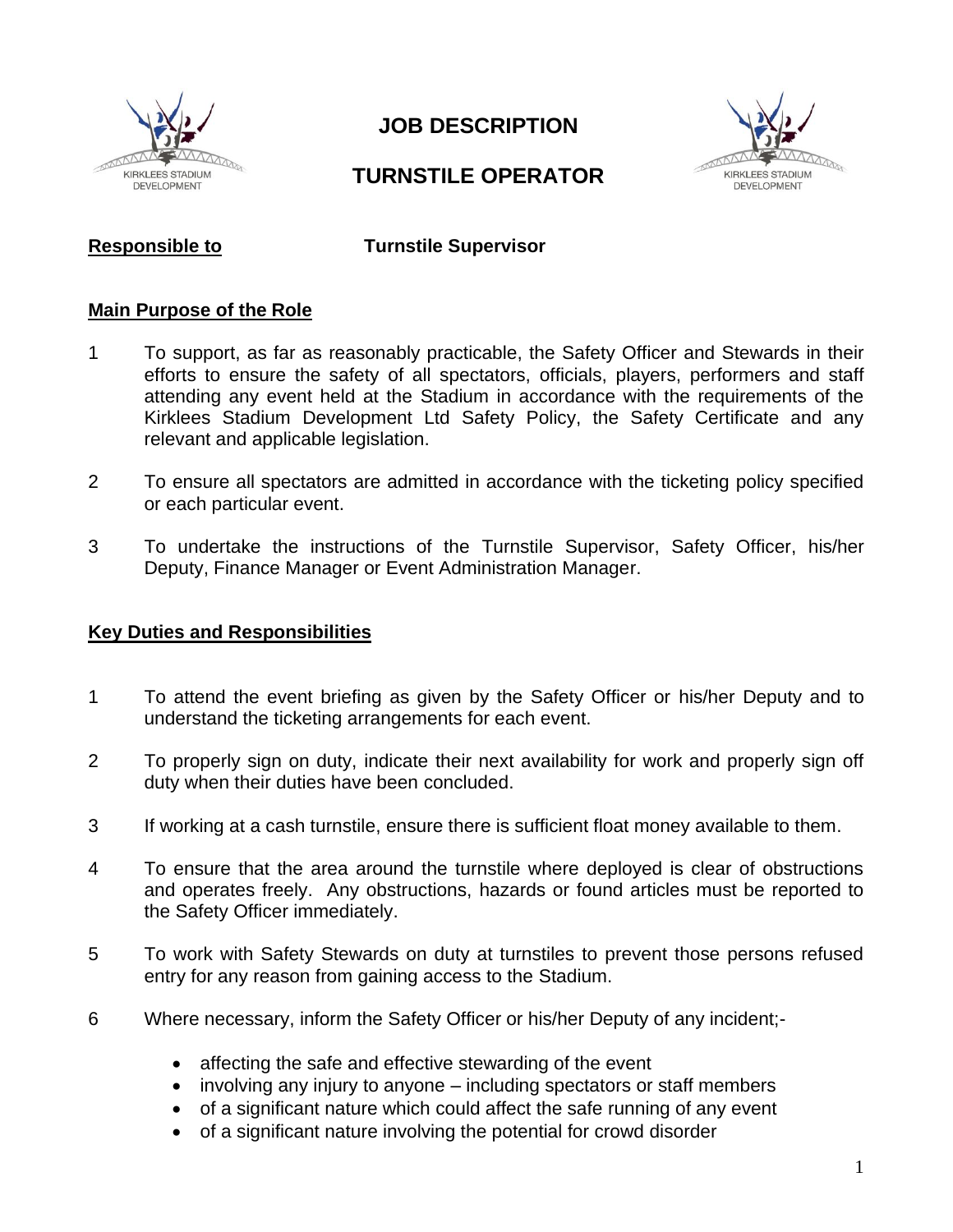- 7 To take all reasonable steps to prevent any cash taken at a turnstile from being stolen or lost.
- 8 Attend the required cash counting procedures and reconcile crowd attendance figures with the Turnstile Supervisor.
- 9 To comply with any instruction given by the Safety Officer to close a turnstile if required to do so.
- 10 To know and understand the Evacuation Messages and procedures and be able to participate in, and support, a safe evacuation of the Stadium if required to do so.
- 11 To attend training, meetings and conferences as required.

## **Knowledge, Experience and Skills**

#### **Knowledge** –

- 1 To be aware of the contents and relevance of the Safety Certificate, the Stadium Ground Regulations, relevant legislation relating to sporting events, the function of the Licensing Authorities and contents of the KSDL Policies and Procedures hand book.
- 2 To have a working knowledge of the geographical layout of the stadium, in particular its exit and entry routes and to know the emergency evacuation messages as relevant to all areas of the Stadium.
- 3 Must be aware of KSDL HR policies and procedures
- 4 To know of the standard operating procedures for all turnstiles including the computerised crowd counting and access control systems utilised at turnstiles.

## **Experience** -

Previous experience as a Turnstile Operator is preferable but not essential.

Experience of cash handling is required.

## **Skills** –

- 1 Must be able to communicate calmly and effectively with colleagues, Turnstile Supervisor, Safety Officer and his/her Deputy when under duress.
- 2 Must be able to communicate with spectators at all levels at all times, particularly under hostile and challenging circumstances.
- 3 Must have good people management skills.